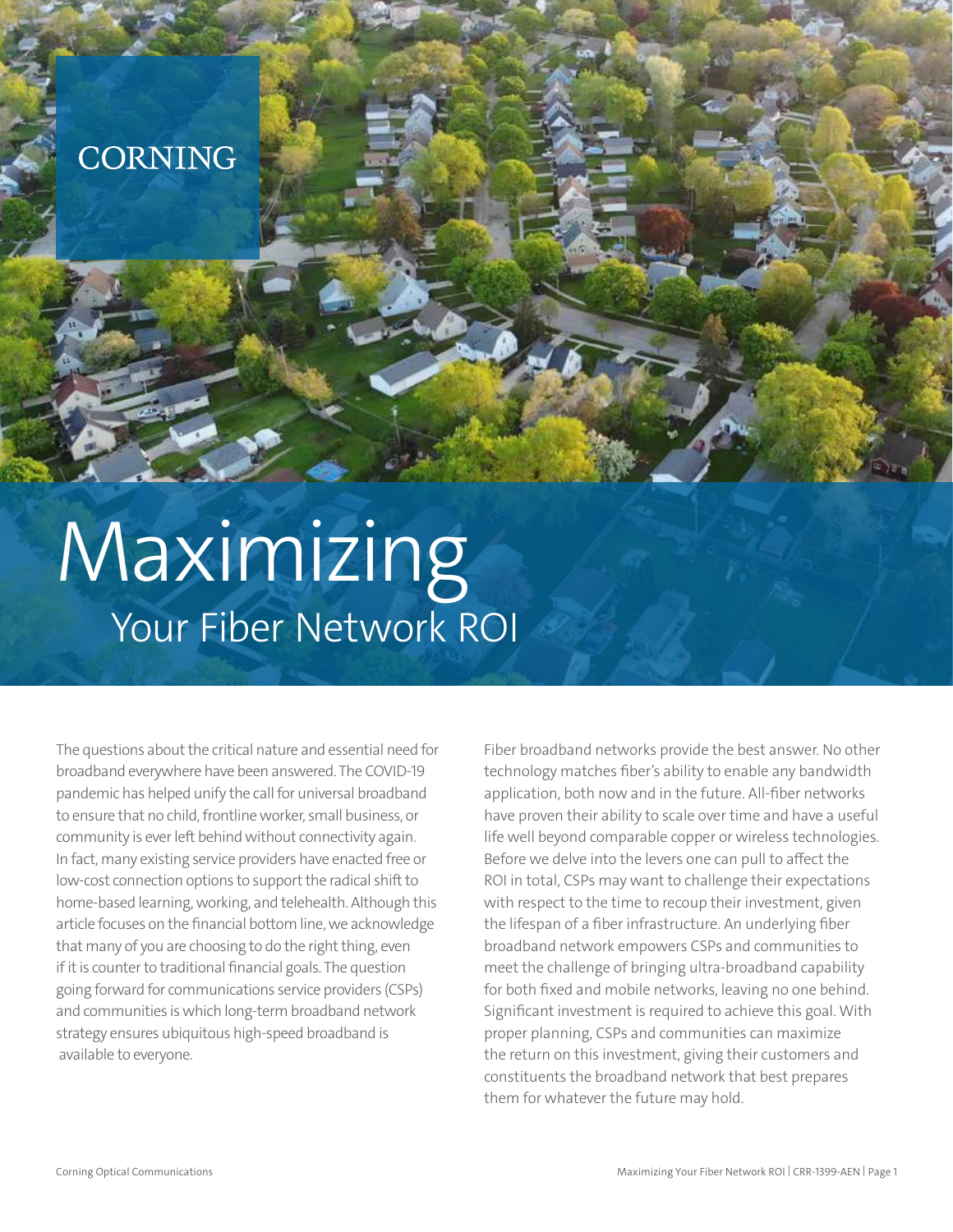### Build it Once

As CSPs and communities plot their technology future for the next 50 years or more, a lot can be learned from the previous 50 years. A key lesson learned is to take the build-it-once approach. The last thing any CSP wants to do is make an investment in an underlying communications network, only to find out 3, 5, or 20 years later that a significant network investment is required to keep pace with innovation and customer demand.

Historically, networks were built in this way – one network was built, only to learn years later that an additional network infrastructure investment was necessary to meet the demands of different customer segments or evolving applications. The end result has often been multiple interconnected networks. A patchwork of networks that may include copper or coax networks, feeding homes and small- to medium-size businesses (SMBs), complemented by fiber networks feeding large business/enterprise and wholesale customers. This patchwork is rounded out by mobile networks using a combination of wired and wireless transport solutions. The interconnected network or networks are incredibly complex and expensive to operate and maintain. We can do better.

Considering the total cost of a build is heavily influenced by installation labor, in some cases upwards of 60%, building a network that requires little to no new outside plant construction after initial build to expand or upgrade will minimize the total cost of ownership. To realize a better ROI, implementing a strategy to build one underlying fiber broadband network enabling various applications is prudent. As fiber technologies advance throughout, think XGS-PON or NG-PON2, the fiber infrastructure they ride on largely remains

unchanged. Building an all-fiber network gives CSPs the ability to converge customer demands – residential, SMB, enterprise/ wholesale, and mobile – on a single unified network. Revenue models multiply as a result, delivering an enhanced ROI.

The build-it-once approach also extends to mobile demand and smart cities. If communities want to ensure they participate in a 5G future, an underlying fiber-rich network is not just desirable, it's required. Fiber-fed small cells will power both 5G and Wi-Fi, making a wireless ultra-broadband experience possible. Tangentially, the thousands, or even millions, of sensors needed to deliver on the promise of the smart city will need fiber connectivity to function properly.

The choice is clear – one network foundation for whatever the future holds. Build it once and leverage it several times over. Whether it's utilizing wave-division multiplexing (WDM) on an optical transport network (OTN) segment for 5G transport or employing NG-PON2 to meet increasing residential, SMB, or enterprise demands, CSPs can truly maximize their revenue opportunity from a foundational fiber-based network.

Verizon outlined this very approach with its One Fiber program. Several years ago, Verizon embarked on building one fiber infrastructure that would serve all its technology needs. Launched in 2016, the program currently reaches 60 major U.S. cities. According to one report, it involves deploying 1,000 miles of fiber and spending as much as \$30 million per month.<sup>1</sup>

Verizon's Fiber One strategy includes laying up to 1,728-count fiber strands as well as never lower than 864-count fiber strands on major routes. Although their decisions on fiber counts may not be practical for every CSP or in certain rural applications, the underlying strategy of build it once to maximize the return is sound.

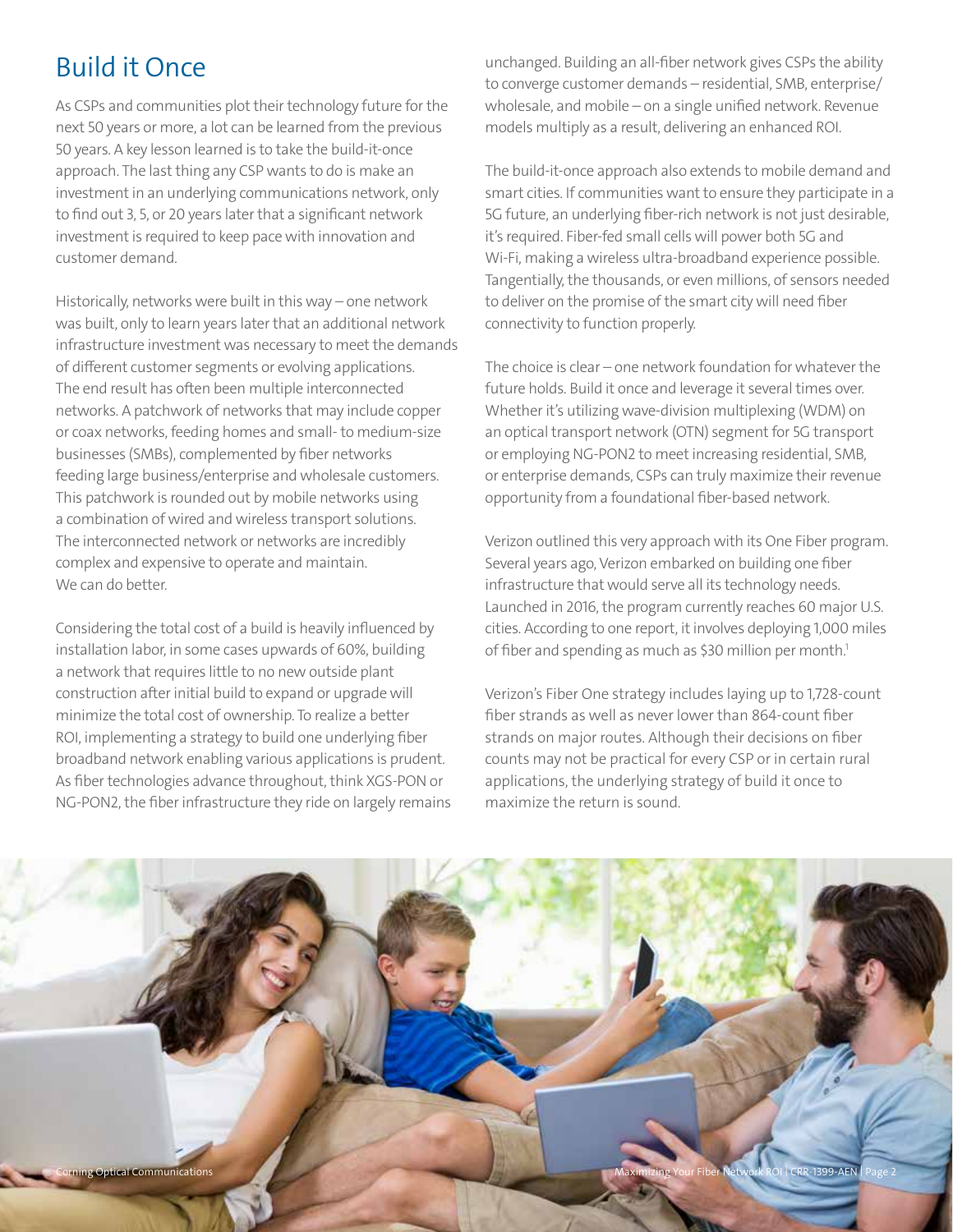## Key ROI Factors

As CSPs embrace a fiber broadband strategy, there are several factors that can improve ROI. Among all key strategies, noteworthy options include leveraging existing network assets and considering all network design options. If minimizing CapEx is a primary concern, considering "lean fiber" architectures may also be an option to explore.

#### Leveraging Existing Network Assets

Today's modern CSP consists of a very diverse group of providers. Ranging from traditional TELCOs and cable companies, to electric cooperatives and municipalities, and even the communities themselves, these providers all have a common goal of bringing the best broadband possible to the marketplace. Regardless of type, all CSPs share a common characteristic – existing network assets that can be leveraged for fiber network builds.

Traditional TELCOs and cable companies have obvious network assets that they've learned to leverage for decades. These assets allow long-standing CSPs to bring fiber deeper into their networks, with fiber-to-the-premise (FTTP) networks now flourishing across the country. Newer CSP entrants, such as electric cooperatives and municipalities, are fortunate to have similar network assets that traditionally were used for delivering electricity. Those same assets can be easily repurposed for a fiber network. These assets go beyond the obvious poles and rights-of-way infrastructure critical to a fiber build, to include assets like huts, substations, towers, trucks, and technicians. Technology enhancements that shrink fiber terminals and drops may allow existing handholes or pedestals to be leveraged, reducing upfront costs even further.

Electric cooperatives have been particularly adept at leveraging these assets for fiber networks. A recent study by the National Rural Electric Cooperative Association (NRECA) highlighted that fiber was the overwhelming technology of choice for cooperatives who have moved into broadband.2 The NRECA cites the amount of fiber investment made by electric cooperatives in just the last few years as "remarkable." Indeed, electric utilities, be they cooperatives or municipalities, have extensive network assets that can contribute to a better ROI for their fiber network builds.